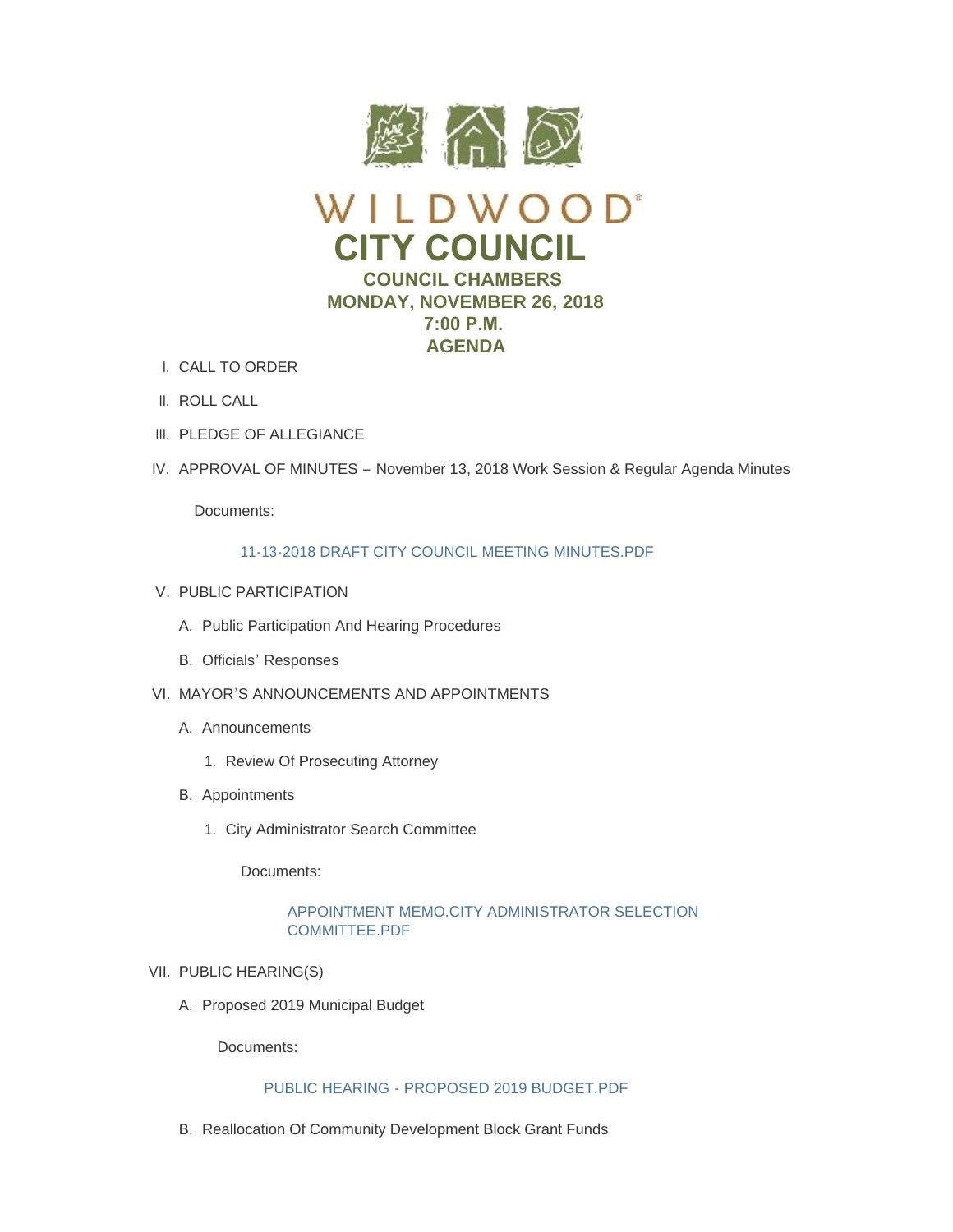# PUBLIC HEARING - [REALLOCATION OF CDBG FUNDS.PDF](https://www.cityofwildwood.com/AgendaCenter/ViewFile/Item/17964?fileID=25044)

C. P.Z. 4-18 City Of Wildwood Planning And Zoning Commission, C/O Department Of Planning, 16860 Main Street, Wildwood, Missouri 63040 – A Request To Review And Consider Possible Amendments To The City Of Wildwood's Municipal Code, Chapter 415.510 Planned Residential Development ("PRD") Overlay District, To Potentially Allow Certain Modifications To The Current Regulations That Have Been Formulated By The Planning And Parks Committee Of City Council, In Response To Public Input About This Special Procedures Process Over The Last Two (2) Years. (Wards – All)

Documents:

# PUBLIC HEARING - P.Z. 4-18 - CH. 415.510 PLANNED RESIDENTIAL [DEVELOPMENT OVERLAY DISTRICT.PDF](https://www.cityofwildwood.com/AgendaCenter/ViewFile/Item/17965?fileID=25045)

- VIII. LEGISLATION
	- UNFINISHED BUSINESS A.
		- BILL #2410 1.

AN ORDINANCE OF THE CITY OF WILDWOOD, MISSOURI, AUTHORIZING THE MAYOR TO NEGOTIATE AND EXECUTE AN ADDENDUM TO AND A RENEWAL OF THE POLICE SERVICE AGREEMENT WITH ST. LOUIS COUNTY FOR THE YEAR 2019. *Recommended by the Board of Public Safety* (Second Reading) (Wards – All) Direct Budgetary Impact: \$4,826,479.85

Documents:

#### [BILL 2410.PDF](https://www.cityofwildwood.com/AgendaCenter/ViewFile/Item/17968?fileID=25046)

BILL #2411 2.

AN ORDINANCE OF THE COUNCIL OF WILDWOOD, MISSOURI, AUTHORIZING THE CITY ADMINISTRATOR TO NEGOTIATE AND EXECUTE A PURCHASE ORDER WITH TECH ELECTRONICS, INC. FOR THE PURCHASE, DELIVERY AND INSTALLATION OF AUDIOVISUAL EQUIPMENT FOR THE WILDWOOD MUNICIPAL BUILDING. *Recommended by the Administration/Public Works Committee* (Second Reading) (Wards - All)

Direct Budgetary Impact: \$46,482 base cost plus \$6,670.00 optional extended warranty

Documents:

# [BILL 2411.PDF](https://www.cityofwildwood.com/AgendaCenter/ViewFile/Item/17969?fileID=25047)

BILL #2412 3.

AN ORDINANCE OF THE CITY OF WILDWOOD, MISSOURI, AUTHORIZING THE MAYOR OF THE CITY OF WILDWOOD TO NEGOTIATE AND EXECUTE CERTAIN PUBLIC ROADS, RIGHTS-OF-WAY & PARKS MAINTENANCE AGREEMENTS ON BEHALF OF THE CITY OF WILDWOOD WITH CERTAIN CONTRACTORS FOR PUBLIC ROADS, RIGHTS-OF-WAY AND PARKS MAINTENANCE WITHIN THE CITY OF WILDWOOD. *Recommended by the Administration/Public Works Committee* (Second Reading) (Wards - All)

Direct Budgetary Impact: \$1,822,700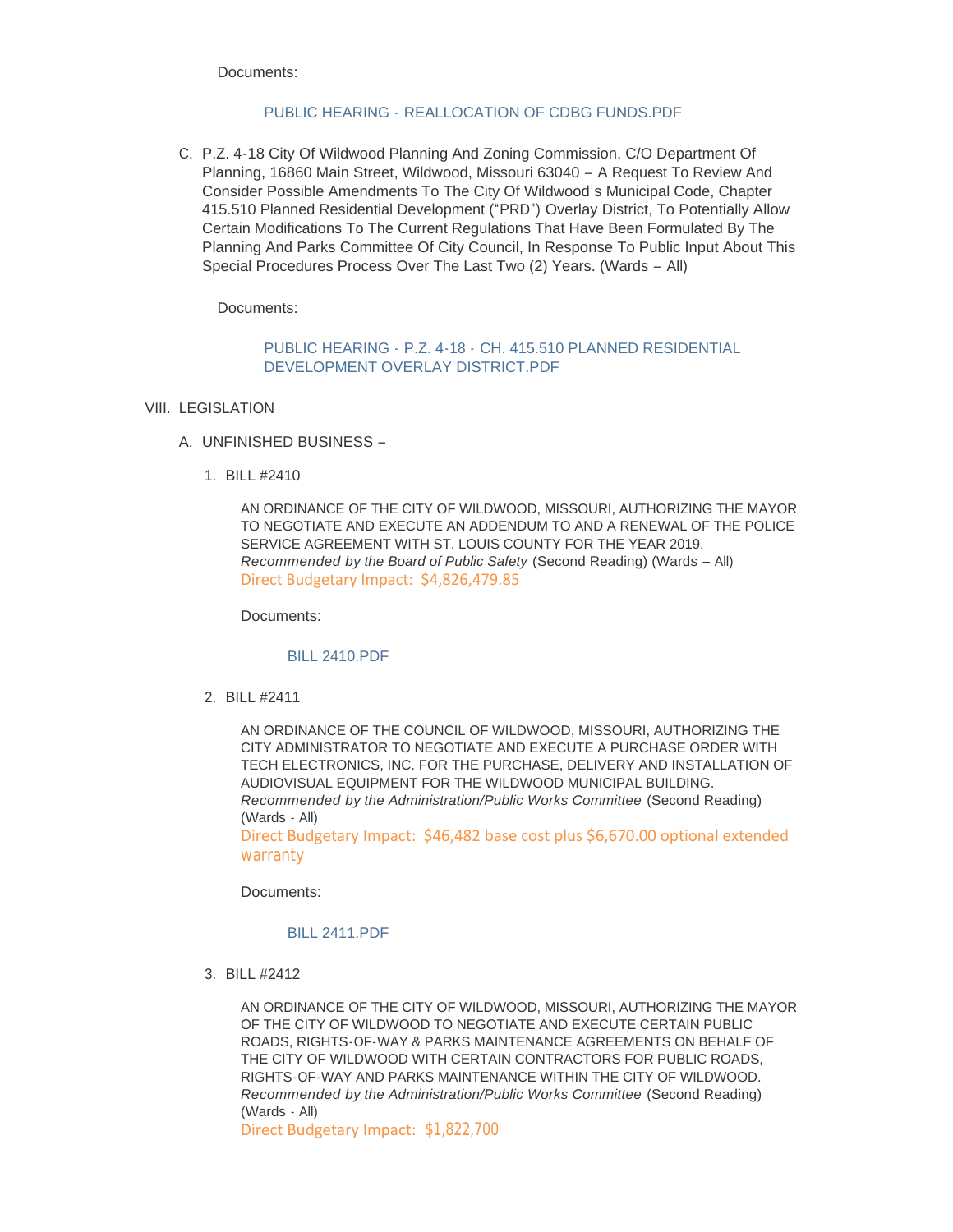## [BILL 2412.PDF](https://www.cityofwildwood.com/AgendaCenter/ViewFile/Item/17970?fileID=25048)

BILL #2413 4.

AN ORDINANCE AUTHORIZING THE MAYOR OF THE CITY OF WILDWOOD, MISSOURI TO EXECUTE AN AGREEMENT ON BEHALF OF THE CITY OF WILDWOOD WITH RUBINBROWN, LLC., CERTIFIED PUBLIC ACCOUNTS, FOR AUDIT SERVICES COMMENCING FOR THE FISCAL YEAR ENDING DECEMBER 31, 2018. *Recommended by the Administration/Public Works Committee* (Second Reading) (Wards - All)

Direct Budgetary Impact: 2018 Audit: \$28,300

Documents:

# [BILL 2413.PDF](https://www.cityofwildwood.com/AgendaCenter/ViewFile/Item/17971?fileID=25049)

BILL #2414 5.

AN ORDINANCE BY THE CITY COUNCIL OF THE CITY OF WILDWOOD, MISSOURI THAT HEREBY ENDORSES AND RATIFIES THE ADDITION OF THE 'NEIGHBORHOOD GENERAL DISTRICT' DESIGNATION OF THE TOWN CENTER'S REGULATING PLAN ONTO THIS SITE, WHILE ALSO AUTHORIZING A CHANGE IN ZONING IN ASSOCIATION WITH THIS 2.3 ACRE TRACT OF LAND, WHICH IS LOCATED AT THE SOUTHWEST CORNER OF EASTGATE LANE AND MAIN STREET, FROM THE C-8 PLANNED COMMERCIAL DISTRICT TO THE AMENDED C-8 PLANNED COMMERCIAL DISTRICT, THEREBY ALLOWING FOR ITS DEVELOPMENT WITH A FOUR (4) STORY MIXED USE BUILDING THAT WILL INCLUDE 'DOWNTOWN DISTRICT AND NEIGHBORHOOD GENERAL DISTRICT' ACTIVITIES, ALL BEING CONSISTENT WITH THE RECOMMENDATION OF THE PLANNING AND ZONING COMMISSION DESCRIBED IN ITS LETTER DATED OCTOBER 22, 2018 - P.Z. 10-18 Wildwood Senior Housing (The Prime). *Recommended by the Planning and Zoning Commission* (Second Reading) (Ward - Eight) Direct Budgetary Impact: None

Documents:

# [BILL 2414.PDF](https://www.cityofwildwood.com/AgendaCenter/ViewFile/Item/17972?fileID=25050)

BILL #2415 6.

AN ORDINANCE BY THE CITY COUNCIL OF THE CITY OF WILDWOOD, MISSOURI AUTHORIZING THE MAYOR OF THE CITY OF WILDWOOD, MISSOURI TO EXECUTE THE ATTACHED *CONSTRUCTION, MAINTENANCE, AND USE LICENSE* WITH THE MONARCH-CHESTERFIELD LEVEE DISTRICT FOR THE MAINTENANCE OF THE JOHN L. LeCAVE MEMORIAL TRAILHEAD, WHICH IS LOCATED AT THE TERMINUS OF THE MONARCH-CHESTERFIELD LEVEE TRAIL, ABUTTING CENTAUR ROAD, THEREBY ACCEPTING THOSE RESPONSIBILITIES DESCRIBED THEREIN. *Recommended by the Planning and Parks Committee* (Second Reading) (Ward - One) Direct Budgetary Impact: \$7,500 per year

Documents:

# [BILL 2415.PDF](https://www.cityofwildwood.com/AgendaCenter/ViewFile/Item/17973?fileID=25051)

- B. NEW BUSINESS
	- BILL #2416 1.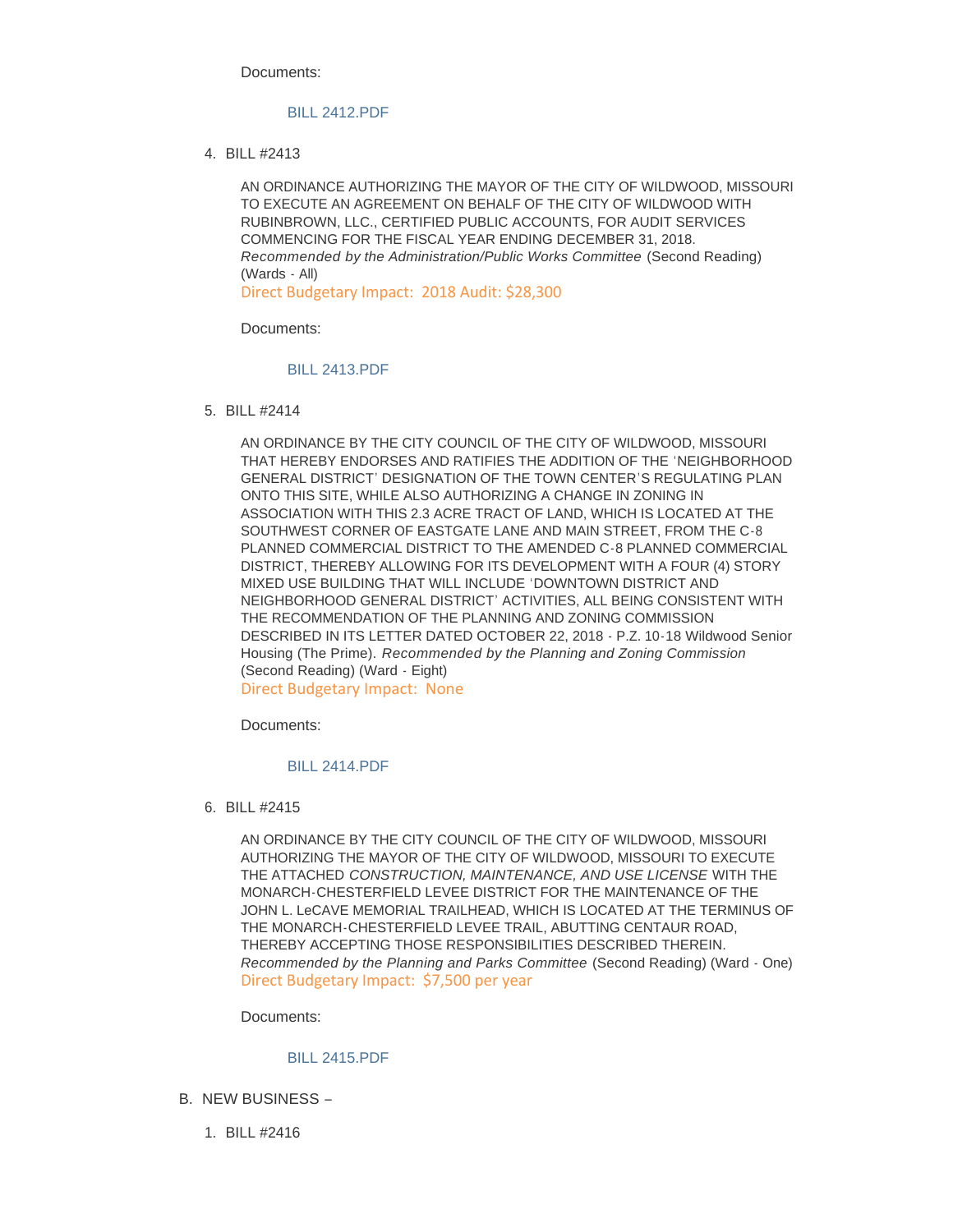AN ORDINANCE ADOPTING THE MUNICIPAL BUDGET AND CAPITAL IMPROVEMENT PROGRAM FOR THE CITY OF WILDWOOD FOR FISCAL YEAR 2019. *Recommended by the City Administrator* (First Reading) (Wards - All) Direct Budgetary Impact:

Documents:

#### [BILL 2416.PDF](https://www.cityofwildwood.com/AgendaCenter/ViewFile/Item/17975?fileID=25052)

BILL #2417 2.

AN ORDINANCE OF THE CITY OF WILDWOOD, MISSOURI, AMENDING VARIOUS PROVISIONS OF CHAPTER 415 OF THE CODE OF ORDINANCES OF THE CITY OF WILDWOOD (Zoning Ordinance); AMENDING CHAPTER 430 OF THE CODE OF ORDINANCES OF THE CITY OF WILDWOOD BY DELETING IT IN ITS ENTIRETY; ENACTING, IN LIEU THEREOF, A NEW CHAPTER 430; PROVIDING *REGULATIONS FOR THE PLACEMENT, CONSTRUCTION AND MODIFICATION OF WIRELESS SUPPORT STRUCTURES* WITHIN THE CITY; OTHER MATTERS PERTAINING THERETO. *Recommended by the Planning and Zoning Commission* (First Reading) (Wards - All)

Direct Budgetary Impact: None

Documents:

### [BILL 2417.PDF](https://www.cityofwildwood.com/AgendaCenter/ViewFile/Item/17976?fileID=25053)

BILL #2418 3.

AN ORDINANCE BY THE CITY COUNCIL OF THE CITY OF WILDWOOD, MISSOURI AUTHORIZING THE MAYOR OF THE CITY OF WILDWOOD, MISSOURI TO EXECUTE AN AGREEMENT WITH ACCELA, INC. FOR THE 2019 PURCHASE OF THIRTEEN (13) USER LICENSES FOR ON-GOING ACCESS AND USE OF THE PERMIT MANAGEMENT SYSTEM DEVELOPED FOR THE CITY OF WILDWOOD, MISSOURI. *Recommended by the Department of Planning* (First Reading) (Wards - All) Direct Budgetary Impact: \$27,541.80

Documents:

#### [BILL 2418.PDF](https://www.cityofwildwood.com/AgendaCenter/ViewFile/Item/17977?fileID=25054)

BILL #2419 4.

AN ORDINANCE OF THE CITY OF WILDWOOD, MISSOURI, ACCEPTING CERTAIN STREETS AND RIGHTS-OF-WAY WITHIN THE SUBDIVISION KNOWN AS EVERGREEN SECTION 2, PLAT 1 WITHIN THE CITY OF WILDWOOD FOR PUBLIC MAINTENANCE. *Recommended by the City Administrator* (First Reading) (Ward - Five) Direct Budgetary Impact: \$7,500 per year

Documents:

#### [BILL 2419.PDF](https://www.cityofwildwood.com/AgendaCenter/ViewFile/Item/17978?fileID=25055)

- IX. RESOLUTIONS
	- A. RESOLUTION 2018-31

A RESOLUTION RECOGNIZING THE SERVICE OF RICK ARCHESKI AS PLANNING AND ZONING COMMISSIONER. (Wards – All) Direct Budgetary Impact: None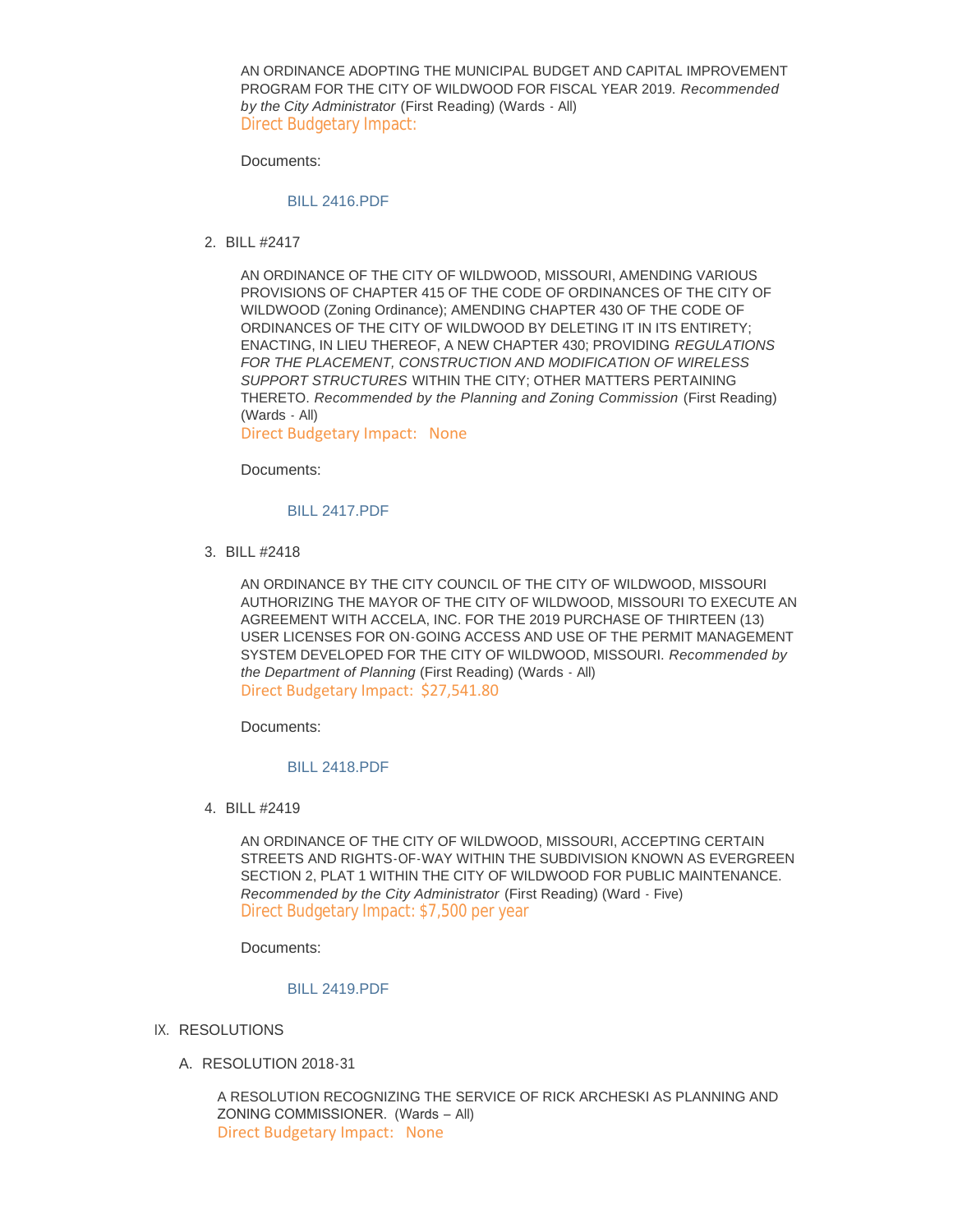# [RESOLUTION 2018-31.PDF](https://www.cityofwildwood.com/AgendaCenter/ViewFile/Item/17980?fileID=25056)

B. RESOLUTION 2018-32

A RESOLUTION RECOGNIZING THE SERVICE OF RYAN S. THOMAS AS CIVIL ENGINEER, DIRECTOR OF PUBLIC WORKS AND CITY ADMINISTRATOR. (Wards – All)

Direct Budgetary Impact: None

Documents:

# [RESOLUTION 2018-32.PDF](https://www.cityofwildwood.com/AgendaCenter/ViewFile/Item/18017?fileID=25072)

- X. MISCELLANEOUS
	- A. Approval Of Expenditures

Documents:

# APPROVAL OF EXPENDITURES PDF

- B. Receive And File Three Items
	- 1. A Response To A Communication Regarding P.Z. 7-15 James Edward Hardy, Trustee, 826 Babler Park Drive, Wildwood, Missouri 63005, Which Is Dated October 31, 2018, Requesting Amendments To An Existing Conditional Use Permit (CUP) In The NU Non-Urban Residence District And FPNU Floodplain Non-Urban Residence District, Which Governs A Fourteen (14) Acre Tract Of Land That Is Located On The Southeast Side Of Babler Park Drive, North Of Pond Road (Locator Number 20X320136/Street Address: 826 Babler Park Drive). The Current Conditional Use Permit (CUP) Allows The Use Of A Portion Of The Property For The Purposes Of A Commercial Horse Boarding And Training Facility. Requested Amendments:

1.) The renewal of the Conditional Use Permit (CUP), which is required to occur three (3) years after it was initially granted (September 2015); 2.) A retroactive extension of time for the submittal of the required Site Development Plan; 3.) An increase in the allowable square footage of the boarding facility and associated accessory structures, in order to accommodate planned improvements to the overall facility; 4.) An increase in the allowable square footage of the outdoor riding arena; 5.) A reduction in the rear yard setback area for new structures; and 6.) One additional allowed employee for the operation of the facility. (Ward - Three)

Documents:

# RECEIVE AND FILE - [P.Z. 7-15 JAMES EDWARD HARDY -](https://www.cityofwildwood.com/AgendaCenter/ViewFile/Item/17985?fileID=25059) TRUSTEE -826 BABLER PARK DR..PDF

2. A Summary, Prepared By City Attorney John A. Young, Which Was Requested By The Planning And Zoning Commission, That Identifies The Immediate Impact The New Federal And State Laws Have On The City Of Wildwood Relative To Siting, Review, And Authorization Of Telecommunications Towers And Other Structures Associated Therein, Given The Recently Recommended Changes By Its Members To The City's Regulations On The Same - P.Z. 2-18 City Of Wildwood Planning And Zoning Commission, C/O Department Of Planning, 16860 Main Street, Wildwood,